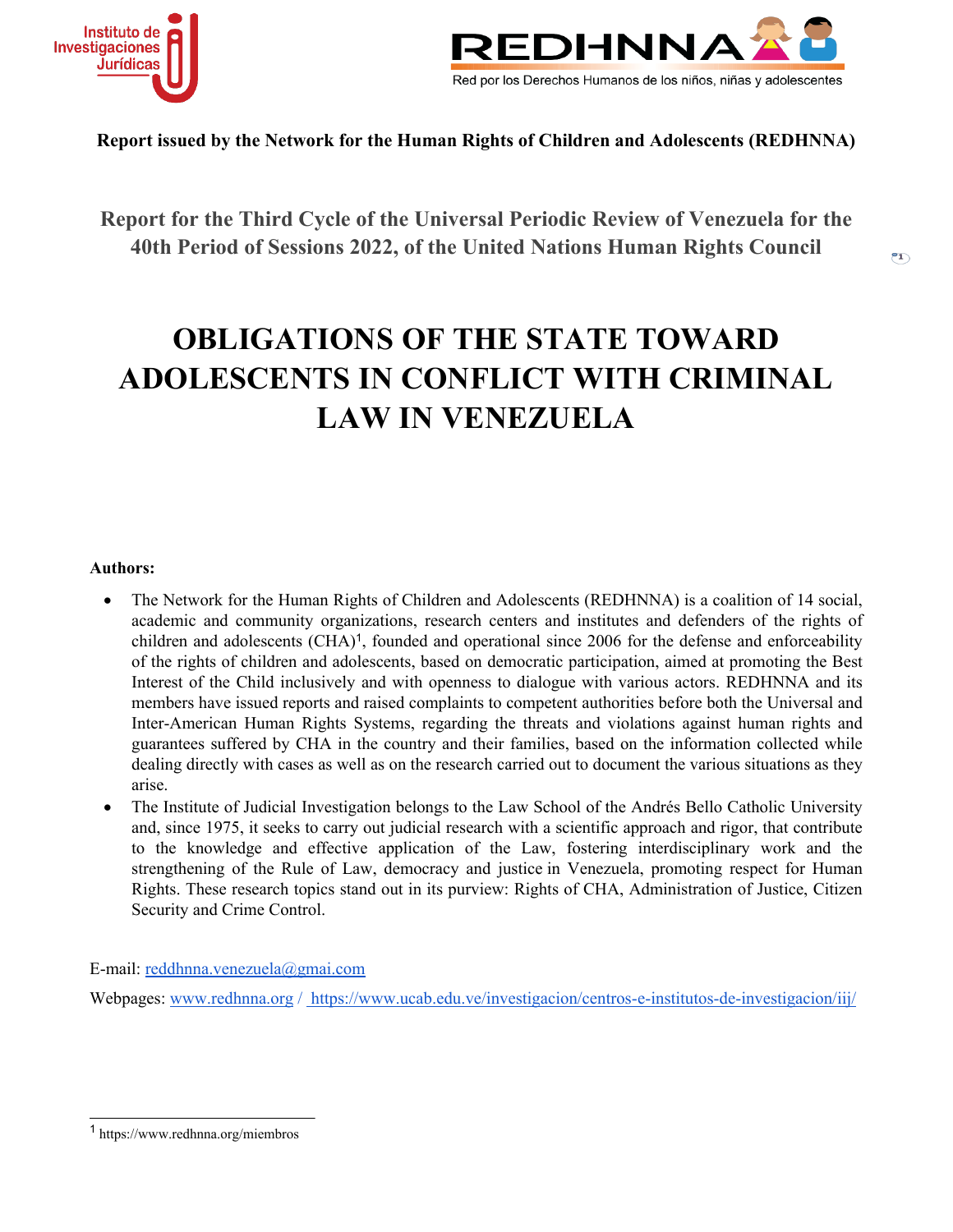## $\overline{P1}$

### **Executive Briefing**

- 1. This repor<sup>t</sup> concerns the human rights situation of adolescents in conflict with criminal law, who are protected by the guarantees enshrined in Articles 37 and 40 of the Convention on the Rights of the Child (Convention), the Juvenile Justice Standards, the Beijing Rules and special legislation on the matter. According to the national law of child protection in Venezuela, adolescents are criminally liable between 14 and less than 18 years of age. Those younger than 14 and responsible for committing <sup>a</sup> punishable offence, must be referred to the National Governing System for the Integral Protection of Children and Adolescents.
- 2. The data, analyses and recommendations presented here are based on the processing of qualitative and quantitative information from primary and secondary sources, which are par<sup>t</sup> of the work performed by the institutions that issue this report, as well as the data collected by institutions specialized on the matter of arbitrary arrests and deprivation of liberty.
- 3. This repor<sup>t</sup> is structured in 6 sections: institutional performance; official information in the area; situation of adolescents who have been deprived of liberty; adolescents arrested in the context of demonstrations; adolescents in conflict with criminal law during the pandemic and recommendations.

#### **Institutional Performance:**

- 4. In 2015 the reform of Title V of the Framework Law for the Protection of Children and Adolescents (LOPNNA in Spanish) was approved. This section concerns the Criminal System of Liability of Adolescents (SIPRA in Spanish). That action was <sup>a</sup> legal setback regarding the human rights of adolescents subjected to criminal justice, as it incorporated rules that include the punishment of deprivation of liberty for "terrorist" acts, the inclusion into SIPRA membership of non-specialized structures such as the Communal Councils<sup>2</sup>, which violates the criteria of special justice that this population requires, and the non-differentiation between the Protection System and the Criminal System, among other aspects. It has since been confirmed that one of the main reasons for this reform was the adequation of the LOPNNA for the control and criminalization of civic protests spearheaded by adolescents and youths<sup>3</sup>.
- 5. The SIPRA does not indicate which authority regulates it, which means that it is unclear what body is responsible for guaranteeing human rights on this matter; in fact, it increases the confusion by integrating protection bodies and authorities in functions and attributions of juvenile justice. Similarly, there is no information through any channels about public policies and investments, national and regional plans for the prevention of juvenile delinquency or for intervention when the punishable offences have already been committed; there are no known specialized programs in the execution of socio-educational measures, nor about the selection, training, sensitization and supervision of the personnel that is in contact with adolescents who have allegedly committed punishable offences, including the police, administrative and judicial authorities, and multidisciplinary service teams.

<sup>&</sup>lt;sup>2</sup> Article 2 of the Law of Communal Councils of 2006, defines them as: "instances for participation, articulation and integration between various community organizations, social groups and citizens, that allow the organized population to exercise direct managemen<sup>t</sup> of public policies..." https://www.acnur.org/fileadmin/Documentos/BDL/2008/6641.pdf<br><sup>3</sup> El Estímulo (2019. Van 77 adolescentes presos por protestas desde el 21 de enero. https://elestimulo.com/77-adolescentes-detenidos-

por-protestas-desde-el-21-de-enero/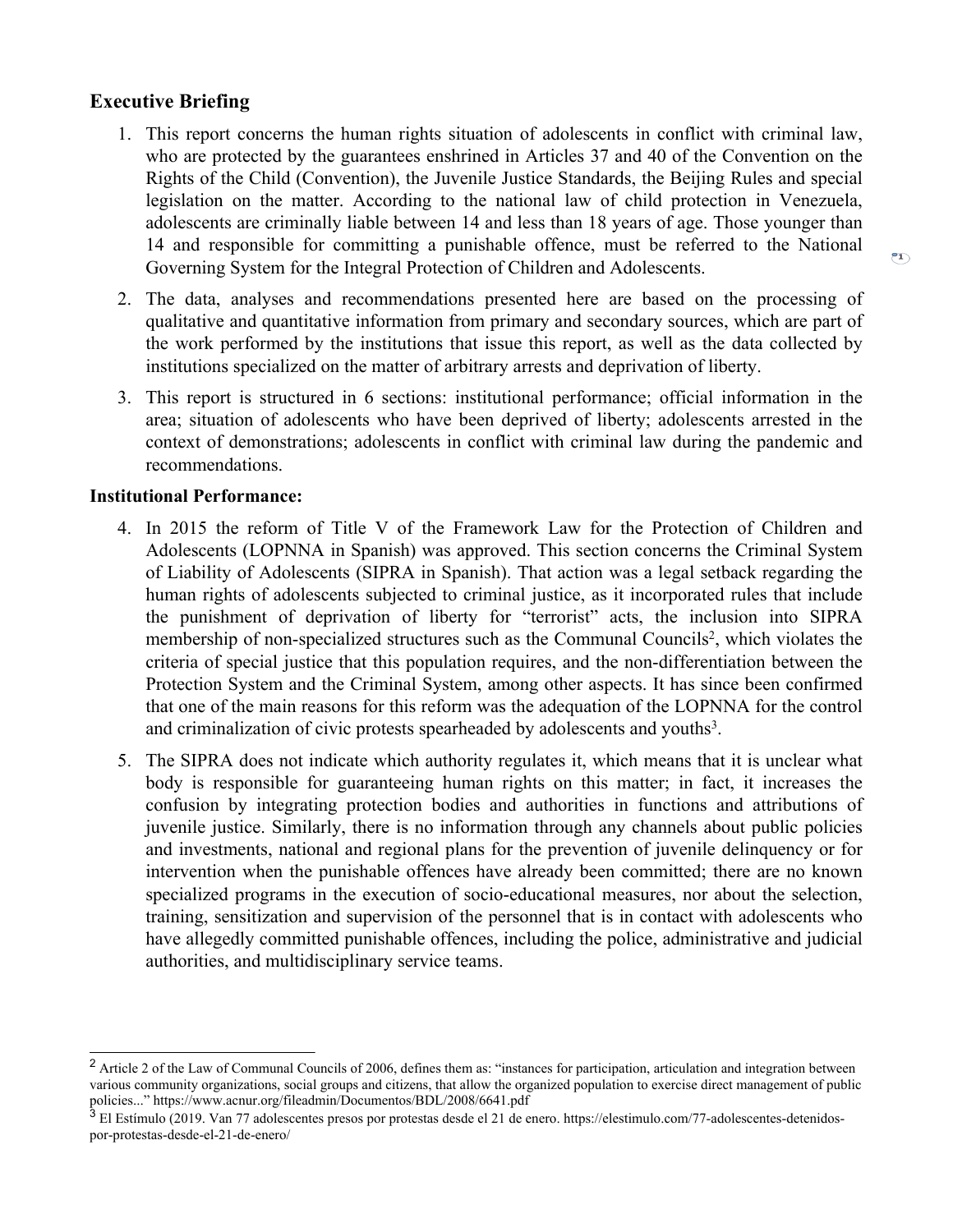6. None of the 14 authorities regarded as responsible for this matter since the aforementioned reform<sup>4</sup> , publishes data or information that might be consulted in <sup>a</sup> public, periodic, updated and disaggregated manner for variables such as: age, sex, geographic location, types of crimes and socio-educational measures, their compliance and reincidence rate. Apparently, in order to correct the lack of clarity with respec<sup>t</sup> to the regulating body, the Plenary of the Supreme Tribunal of Justice (TSJ) appointed <sup>a</sup> judge from the Criminal Cassation Chamber as national coordinator of SIPRA. This National Coordination, created through <sup>a</sup> resolution issued on May 3rd, 2017, **formally** establishes that it will "*develop and design judicial policies aimed at* improving and optimizing the system for administering justice on the matter and its goal will be *strengthening the SIPRA.*" However, there are no public references about the performance of this Coordination, and there is no evidence about its results or the mechanisms of articulation and joint work among the members of SIPRA.

 $\binom{2}{1}$ 

#### **Official information in the area:**

7

- 7. Among the most recent references regarding the topic, there are two publications from the Ombudsman'<sup>s</sup> Office: the first deals with <sup>a</sup> monitoring repor<sup>t</sup> on the situation of the Bolivarian Republic of Venezuela regarding international indicators of juvenile justice of the United Nations Office on Drugs and Crime (UNDOC) with special emphasis on the application of alternative measures for adolescents  $(2015)^5$ ; and the second, a defender diagnostic of measures not involving deprivation of liberty of the criminal system of liability of adolescents (2016) 6 . In addition to these, there is <sup>a</sup> Newsletter of the TSJ'<sup>s</sup> National Coordination of SIPRA from 2018<sup>7</sup> , indicating that by that time, 8,346 adolescents (males and females) were prosecuted and 14% were deprived of their liberty. The most common crimes were: 36% against property and 24% against people.
- 8. The schematic information offered by the newsletter published by the TSJ does not mention which socio-educational programs have been developed for attending this population or what are their main results. There is no legal definition or institutional guidelines regarding the competence for the approval and control of managemen<sup>t</sup> (standards, monitoring and evaluation) of service programs and entities where measures of deprivation of liberty or semi-liberty programs take place.

<sup>4</sup> LOPNNA (2015). Article 527. Composition: The Criminal System of adolescents is composed of: The Constitutional Chamber and the Criminal Cassation Chamber of the Supreme Tribunal of Justice. Adolescent section of the Criminal Court. Specialized Prosecutor'<sup>s</sup> Office. Ministry of People'<sup>s</sup> Power with competence on the matter of integral protection of children and adolescents. Ministry of People'<sup>s</sup> Power with competence on the matter of the Interior, Justice and Peace. Ministry of People'<sup>s</sup> Power with competence on the matter of penitentiary service, for the attention of adolescents with criminal law. Ministry of People'<sup>s</sup> Power with competence on the matter of youth. Ministry of People'<sup>s</sup> Power with competence on the matter of education. Autonomous Service of specialized Public Defense. Investigative police and specialized police services. Ombudsman'<sup>s</sup> Office. Communal Councils and other forms of popular organization. The legitimate authorities of native peoples and communities in proceedings that involve native adolescents. https://elucabista.com/wp-content/uploads/2015/10/LOPNNA-REFORMADA.pdf

<sup>5</sup> Limón, Omar and Edward Ferrazza (2016) Informe de seguimiento en la República Bolivariana de Venezuela de los indicadores internacionales de justicia juvenil de la UNODC, con especial énfasis en la aplicación de medidas privativas y no privativas de libertad -2015, Caracas, Ombudsman'<sup>s</sup> Office.

<sup>6</sup> For reference: https://www.unicef.org/venezuela/media/541/file/Diagno%CC%81stico-Defensorial-medidas-No-privativas-de-libertad-Sistema-Penal-de-Responsabilidad-de-Adolescentes.pdf

https://www.unicef.org/venezuela/media/401/file/Bolet%C3%ADn%20Informativo%20del%20Sistema%20Penal%20de%20Responsabil idad%20Adolescente.pdf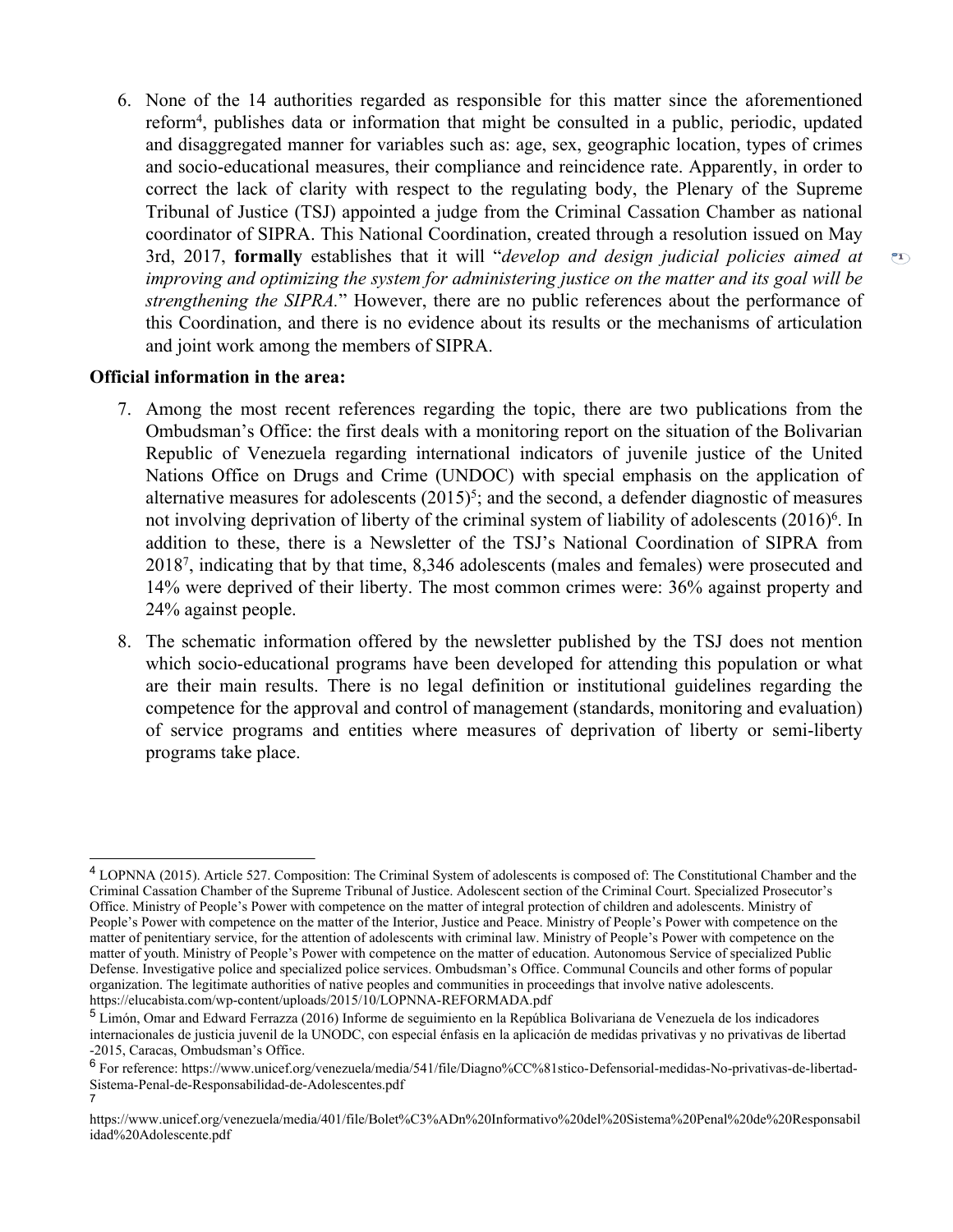- 9. According to Article 170-A, literal K of the LOPNNA, the Ombudsman'<sup>s</sup> Office must perform <sup>a</sup> periodic inspection of the programs and centers for deprivation of liberty and semi-liberty, and guarantee the human rights of adolescents in the SIPRA, but there is no information about these operations since 2017 to the present.
- 10. The only Monitoring Report of Indicators of Juvenile Justice that the Ombudsman'<sup>s</sup> Office is known to have issued (2015) highlights that there are two administrative models in Venezuela to enforce measures of deprivation of liberty for adolescents: one centralized in the Ministry of People'<sup>s</sup> Power for the Penitentiary Service (MPPSP), which manages 32 socio-educational entities in 16 states of Venezuela and <sup>a</sup> decentralized one developed under the administration of Institutions or Autonomous Offices belonging to each Governor'<sup>s</sup> Office in 8 states of the country.

 $\binom{2}{1}$ 

#### **Situation of adolescents who have been deprived of liberty:**

- 11. In their study about the situation of citizens deprived of liberty in detention centers for adolescents in conflict with criminal law in Venezuela (2018) 8 , the CSO Una Ventana <sup>a</sup> la Libertad (UVL) confirms that <sup>a</sup> considerable number of adolescents are awaiting trial and even those who have been sentenced are detained in police stations beyond the appropriate legal periods. There are no minimal infrastructural conditions for the separation from adult detainees because these spaces have proliferated in an improvised manner due to the increase in the penitentiary population. Through <sup>a</sup> monitoring review carried out in 2017, UVL reported up to 182 adolescents cohabitating with adult detainees, exposed to diseases or violent episodes that are frequent in these "preventive"<sup>9</sup> centers. This practice violates the rules established in the Convention and the LOPNNA (Articles 548, 549.)
- 12. In their study from 2018, UVL reveals that the entities belonging to the MPPSP work with <sup>a</sup> disciplinary regime inspired by the military and <sup>a</sup> strong indoctrination component, known as *"military drill"* aimed at "*modifying the behavior of adolescents.*" This regime seeks more to impose political-partisan slogans and affirmations than to educate, once again violating the Convention.
- 13. Investigations carried out by journalists and CSO, as well as statements from mothers, representatives and even those issued by the General Office of Socio-Educational Programs of the MPPSP, reveal the routine practice of subjecting adolescents arriving in detention centers to between 15 and 21 days of isolation.
- 14. As <sup>a</sup> relevant example, early in the morning of June 26th, 2018, there was <sup>a</sup> riot among the detainees of the headquarters of the Chacao Police (Miranda state)<sup>10</sup>. The violent protest was marked by the threat to assault the adolescents held there. According to police sources, the prisoners took three adolescent detainees as hostages as well as another prisoner and threatened to harm them with piercing objects if they were not transferred to <sup>a</sup> different location. After about three hours, the situation was resolved but two detainees were injured.
- 15. Although the maximum period of time for deprivation of liberty was increased to 10 years in the reform of the LOPNNA (2015) and the fact that, according to information supplied by the Ombudsman'<sup>s</sup> Office, the predominant age for the commission of criminal offences is 17 years,

<sup>&</sup>lt;sup>8</sup> Downloadable in the reports section of UVL's website: https://unaventanaalalibertad.org/uval/

<sup>&</sup>lt;sup>9</sup> UVL "La muerte y la violencia asedian a los privados de libertad. Situación de los derechos humanos en los centros de detención preventiva en Venezuela" (2017), page 22.

<sup>&</sup>lt;sup>10</sup> News report can be consulted in: http://efectococuyo.com/sucesos/presos-en-polichacao-toman-de-rehenes-a-adolescentes-detenidos/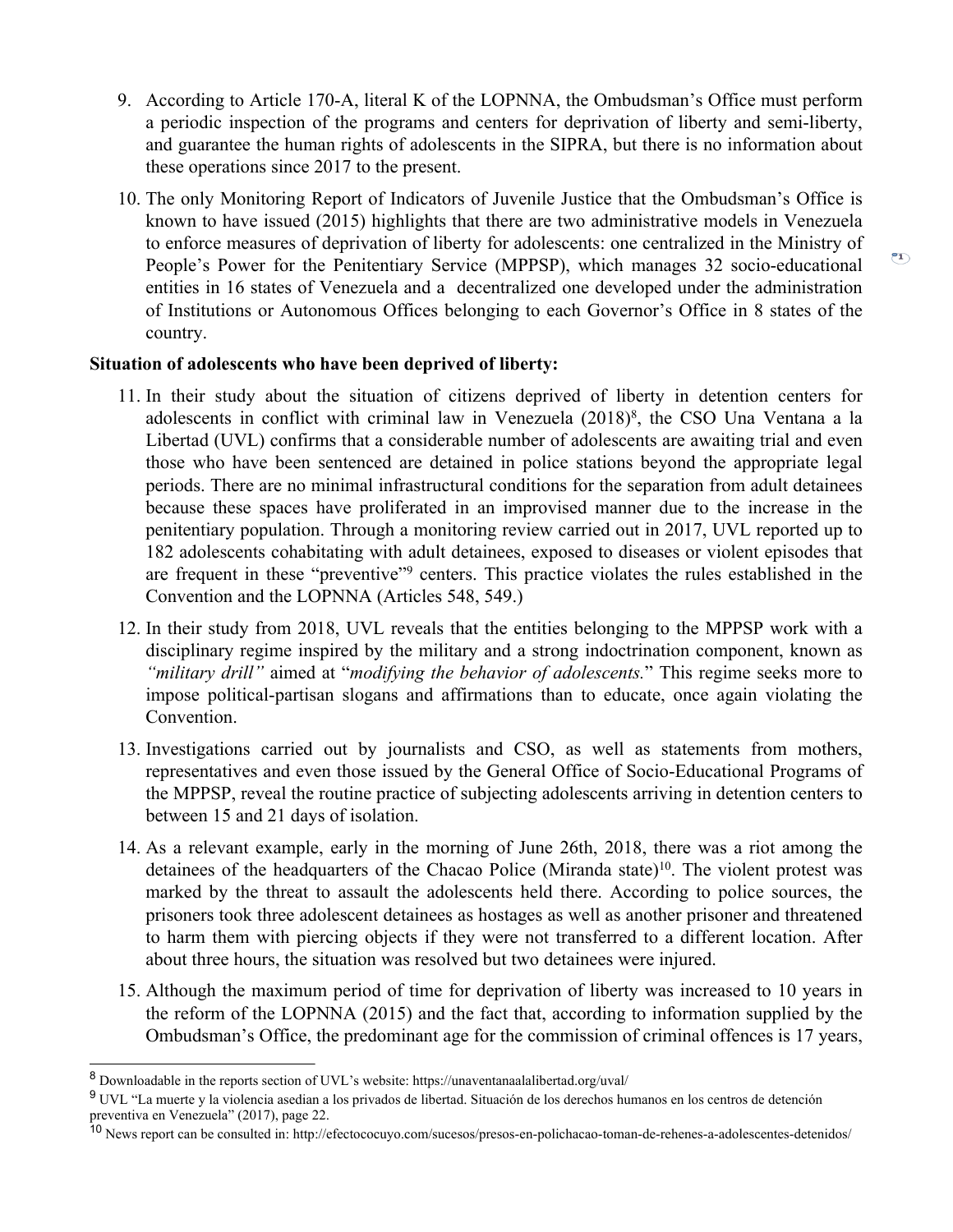no spaces have been prepared for the transfer of *young adults* once they reach legal age to conclude their sentences. Therefore, they are taken to centers for adults, which violates the international regulations regarding juvenile justice.

#### **Adolescents arrested in the context of public demonstrations:**

16. In the period encompassed by this report, there have cases of adolescents deprived of liberty for political reasons in Caracas, Zulia and other places in the country, several of them arrested by the State'<sup>s</sup> political police, the Bolivarian Service of National Intelligence (SEBIN) and imprisoned in El Helicoide (Caracas), <sup>a</sup> place widely criticized for being the scenario of tortures<sup>11</sup>.

 $\overline{r}$ 

- 17. The CSO Foro Penal reports that, in general, these adolescents are kept from getting in touch with their relatives or legal representatives, held together with prisoners for common crimes and adults, and frequently subjected to physical and verbal abuse and forced physical exercises. In many cases, the Court has ordered the adolescents released on bail, but the measures have been ignored by the police forces holding them.
- 18. The situation of Jickson Rodríguez, <sup>a</sup> 14-year old child with epilepsy, was an iconic expression of this 12 . He was arrested near his home in Bolívar state and his mother managed to locate him 18 hours after his arrest. He was held for 6 days in <sup>a</sup> pos<sup>t</sup> of the Bolivarian National Guard (GNB) and suffered several seizures, to the point that he had to be taken to <sup>a</sup> hospital. Ultimately, he was released on parole with the obligation to repor<sup>t</sup> to court every 30 days.
- 19. Arbitrary arrests of adolescents in Venezuela, assisted and recorded by Foro Penal especially in the context of the right to peaceful demonstration, show how SIPRA, through its various national circuits, is also criminalizing citizen protests and has engaged in the practice of opening criminal proceedings and condemning many CHA without firm foundation. Out of the 521 arrests for political reasons during 2018, 38 cases (7%) involve adolescents. 25 of them were released with precautionary measures and only 9 received full freedom. 4 adolescents were deprived of their liberty but then allowed to presen<sup>t</sup> guarantors and are now free under precautionary measures.
- 20. Similarly, between January 21st and the start of February 2019, <sup>a</sup> total of 1,003 people were arrested in the country in the context of demonstrations and 137 of them (14%) were adolescents. 67 (49%) were deprived of their liberty via judicial warrant. By the end of 2020 the figure of prisoners for political reasons reported by Foro Penal was 351, among them 13 Pemon natives (Bolívar state), 124 military officers, 26 women and 2 adolescents<sup>13</sup>.
- 21. APemon adolescent was accused for alleged terrorist acts and transferred to Caracas to be tried by courts with no native jurisdiction. He was arrested in late 2019 and suffered periods of isolation, cruel treatment, held incommunicado from their relatives and lawyers and without <sup>a</sup> interpreter in his language for hearings, thus violating the guarantees of special protection that he was entitled to by current legislation as <sup>a</sup> native and an adolescent (LOPNNA, Art. 88, 526, 546 and 550.)

<sup>11</sup> Among other reports, consult: https://www.bbc.com/mundo/noticias-america-latina-46978545

<sup>&</sup>lt;sup>12</sup> The following article can be consulted about this case: http://correodelcaroni.com/index.php/ciudad/1186-le-decia-a-los-guardias-porque-nos-dan-golpes-si-ya-estamos-presos-y-lo-que-hizo-fue-darme-una-cachetada

<sup>13</sup> See: https://foropenal.com/reporte-sobre-la-represion-en-venezuela-ano-2020/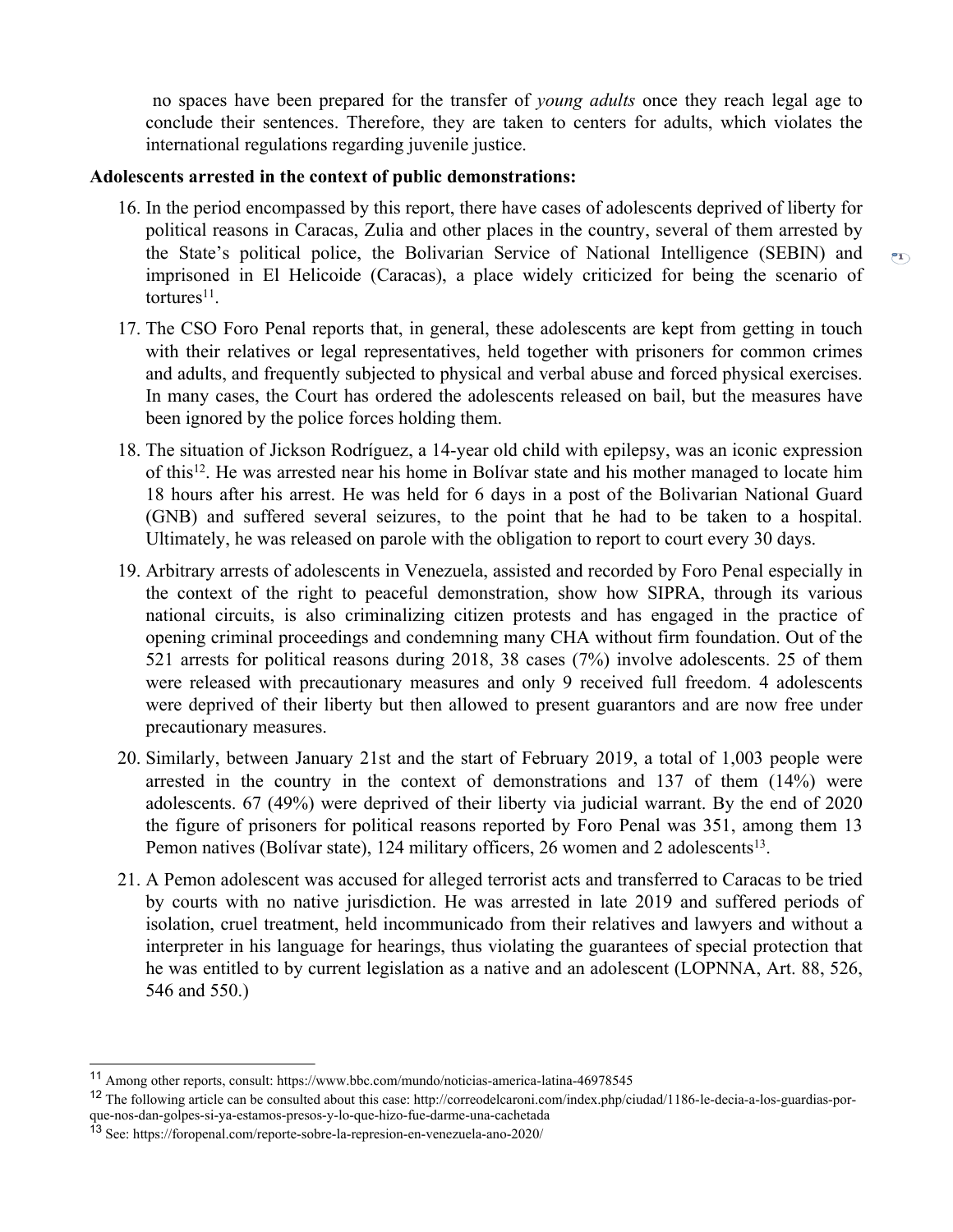- 22. Another relevant case is that of Ediluh Guedez Ochoa, <sup>a</sup> judge of first instance of the 1st Court of Control on Criminal Liability of Adolescents of Yaracuy state, who denounced through <sup>a</sup> video posted on social networks that she was coerced in January 2019 by Lorena Sánchez Nieto, head of the judicial circuit<sup>14</sup>, to issue a measure to deprive 11 adolescents of their liberty for protesting against the governmen<sup>t</sup> even though as <sup>a</sup> judge, she thought there was no solid reason to arrest them and decided to release them. Later, after the public outrage for this arrest, Lorena Sánchez called for <sup>a</sup> public event to release the detained adolescents, thus highlighting the lack of suppor<sup>t</sup> for their imprisonment. They received substitute measures and parole.
- 23. The CSO CECODAP, in alliance with the website La Vida de Nos, researched and published the case of <sup>a</sup> 16-year old adolescent arrested along with other partners in the context of public demonstrations, who explained that he was thrown with them on the backs of unidentified trucks and told to "lower the head". An officer struck one of them with his service weapon and several girls were threatened with sexual violence<sup>15</sup>. They were only allowed to eat and go to the restroom the following morning while their parents and lawyers were kept in the dark. This repor<sup>t</sup> exemplifies how SIPRA criminalizes protests and violates the legitimate right of adolescents to demonstrate, indicting them for sui generis offences such as hate crimes, terrorism, instigation to commit crimes, disturbing public order and concocting destabilizing plots.
- 24. In the preliminary hearings of adolescents arrested in the context of demonstrations, Foro Penal reports that, in general, they are not usually treated by the State as accused, but as "enemies of the country" who must be persecuted. Although in police reports officers seldom confiscate evidence related to crimes such as terrorism, hate or instigation to commit crimes, among others, the decision is often incarceration, the presentation of several guarantors and, after securing release, obligation to repor<sup>t</sup> to court every 30 days.
- 25. Investigative journalists from the website Armando.info examine in their article "The week when the advocates of horror clamped down on minors"<sup>16</sup> (2019), the profiles of several judges and itinerant prosecutors appointed on the fly and temporarily, charged with the administration of justice in cases of adolescents arrested for protesting. Most of these officials are militant members of the governmen<sup>t</sup> party and their careers in the Venezuelan judicial system fail to fulfill the regulatory requirements for sufficient professional credentials.
- 26. Many adolescents have been arbitrarily arrested, they have suffered tortures and persecution, imprisonment, unfair trials and reporting regime before courts in violation of due process. They have witnessed friends being murdered, abused or jailed, isolated and subjected to cruel and degrading treatments. Documentation on these experiences shows that they can promote feelings of powerlessness, resentment and desires for revenge<sup>17</sup>.

#### **Adolescents in conflict with law during the pandemic:**

27. In <sup>a</sup> study carried out in 2020 by REDHNNA documenting the actions of the main bodies of the Child Protection System and the SIPRA regarding the right to special protection in the

<sup>14</sup> See: https://www.laprensalara.com.ve/nota/-1644/19/01/juez-denuncia-coaccion

<sup>15</sup> Available in Spanish through this link: https://www.lavidadenos.com/vi-llorar-a-mi-mama-y-supe-que-nos-dejarian-presos/

<sup>&</sup>lt;sup>16</sup> Available in Spanish through this link: https://armando.info/Reportajes/Details/2529

<sup>&</sup>lt;sup>17</sup> Briceño, L., Meléndez, C. and Perdomo, G. (2019) Actores y procesos deA la violencia en las protestas políticas. En: Los nuevos **rostros de la violencia (Empobrecimiento y Letalidad Policial),** Editorial Alfa, pp. 96-121.

https://observatoriodeviolencia.org.ve/publicaciones/libros/los-nuevos-rostros-de-la-violencia/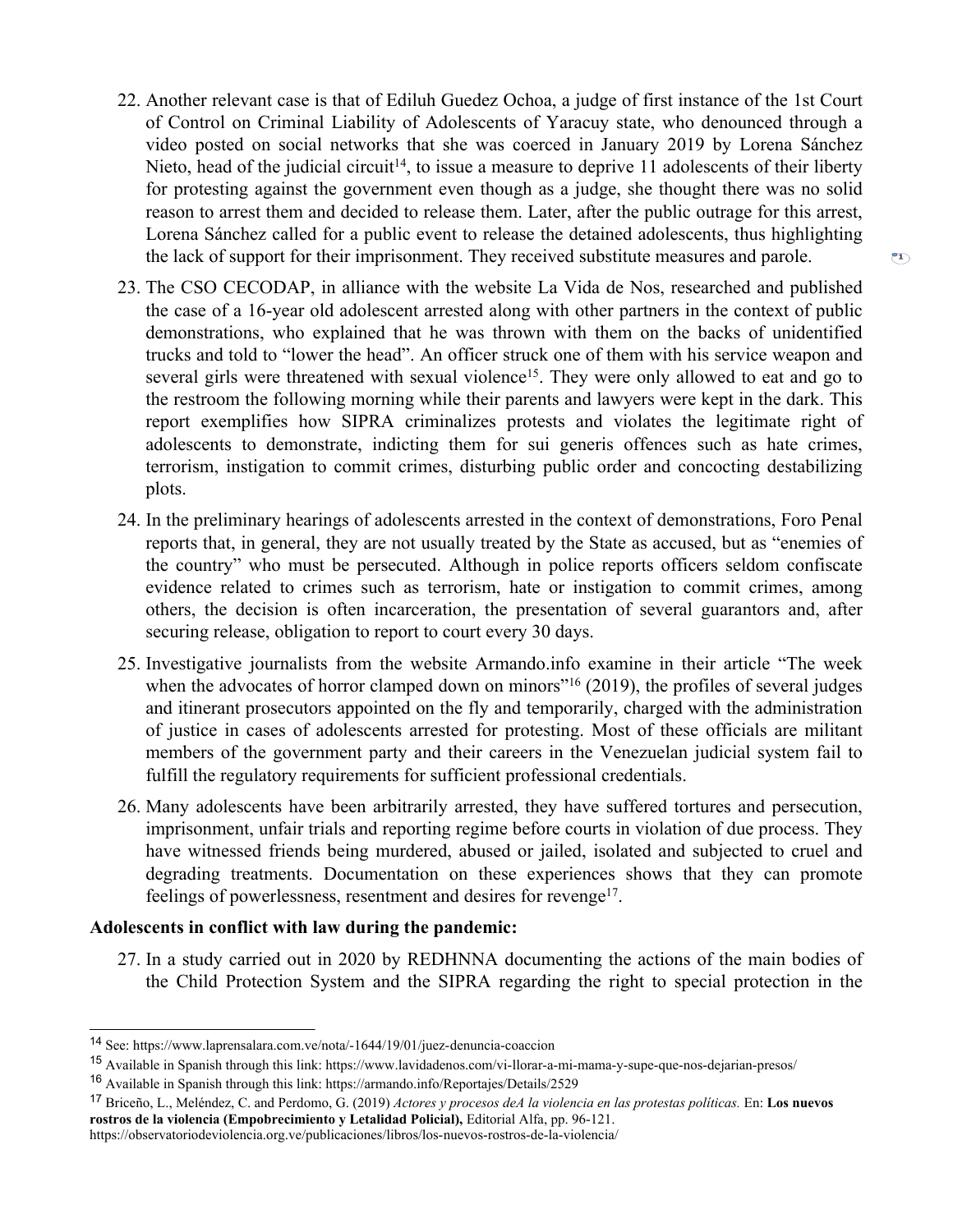current context 18 , sources consulted within the Criminal Section for Adolescents and the Prosecutor'<sup>s</sup> Office have reported that, since the start of the humanitarian crisis, access to legal services has declined mainly due to the grea<sup>t</sup> amount of hearings that have had to be postponed because of difficulties in transporting detained adolescents caused by the lack of adequate vehicles; the high rotation of officials spurred by emigration and the reduction of the workweek to <sup>a</sup> maximum of three days for public employees, so they can engage in other activities to earn their keep, to the detriment of the administration of justice in Venezuela. Almost 60% of those consulted acknowledged that protection services for children and adolescents have declined since the onset of the humanitarian crisis.

- 28. Among the main reasons that preven<sup>t</sup> children and adolescents from accessing protection and SIPRA services, the study (REDHNNA, 2020) mentions: a) the high rotation of officials due to emigration (64.7%), b) movement restrictions caused by lack of fuel and public transport (52.9%); c) the high cost of living coupled by depaupered wages and d) constraints in the access to public services such as cooking gas, water supply and electricity. According to members of SIPRA, the social restrictions imposed by the quarantine in response to the COVID-19 pandemic and the high rotation of personnel have resulted in the decline of the service.
- 29. Regarding the sudden closure of protection services for children and adolescents starting on March 16th, 2020, with the beginning of the social quarantine decreed by the government, according to the study of REDHNNA (2020) over 50% of respondents said that the service never fully stopped, while at least 35% took more than <sup>a</sup> month to restore it. In this respect, 53% said that they did not have an adequate Action Plan for <sup>a</sup> critical context and that they have continued working with the same operational roadmaps without adjusting them to the humanitarian emergency.
- 30. For the bodies and services belonging to SIPRA consulted by REDHNNA (2020), the right they find most difficult to guarantee is the right of adolescents to have direct contact with their parents or representatives, considering that the measures adopted by the MPPSP have promoted the isolation of adolescents deprived of liberty. The right to the safeguarding of personal integrity and the right to denounce threats and rights violations are next in degree of relevance among those that are not guaranteed.
- 31. Respondents (REDHNNA, 2020) also repor<sup>t</sup> that detained adolescents are forced into extended periods of isolation and show signs of general anemia among the population due to the lack of proteins in the food offered to them; similarly, they are constantly exposed to ailments such as malaria, dengue, diarrhea, abscesses, flus and stains on their skin; additionally, they denounce that their public defenders do nothing to secure detainees the benefits established by Law.
- 32. Since 2020, REDHNNA has been carrying out <sup>a</sup> review of news reports on various Venezuelan outlets about situations of adolescents in conflict with criminal law, published in the series "Paper Promises"<sup>19</sup> . Out of the 145 cases processed during this period, 30% involved adolescents committing very serious crimes such as homicide. Between January and April, 2021, there were at least 49 adolescents allegedly responsible for various crimes: 31% for homicide, 22% for theft/robbery, 18% for sexual crimes, and 13% fugitives from SIPRA. These

 $\binom{2}{1}$ 

<sup>&</sup>lt;sup>18</sup> Redhnna (2020). Actuación de integrantes de los Sistemas de Protección de NNA y de Responsabilidad Penal de Adolescentes en Venezuela con relación al derecho a la protección especial en contexto de emergencia humanitaria compleja. https://drive.google.com/file/d/1GV8o-w0oL--KAni-Naa2iZw42jCQetDD/view?usp=sharing

<sup>19</sup> See: https://www.redhnna.org/noticias/paper-promises; https://www.redhnna.org/noticias/alleged-justice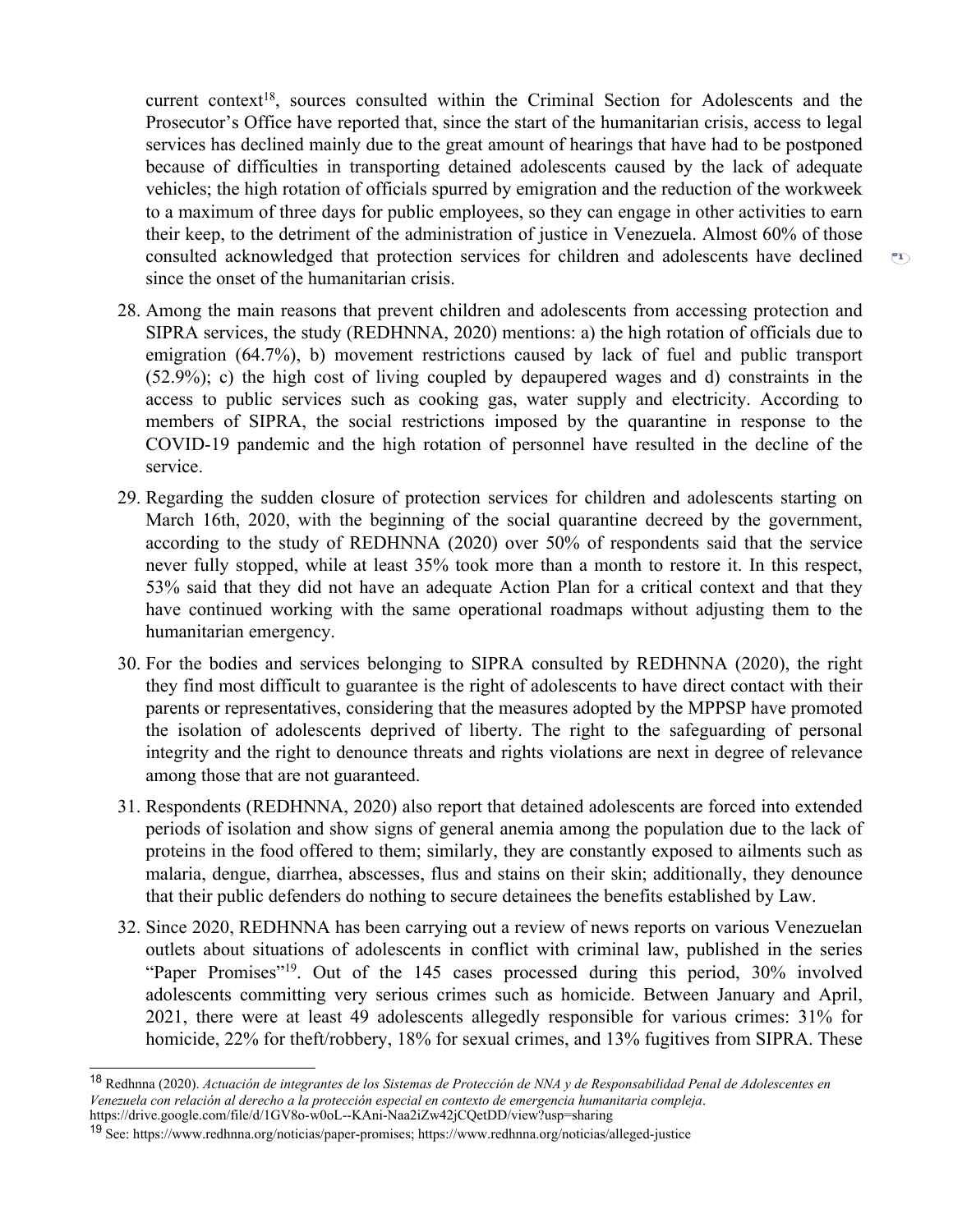figures show the failure of the State and society in guaranteeing opportunities for education and integral development for <sup>a</sup> population that lives in contexts of violence and exclusion, with institutions, procedures and cohabitation spaces that are neither exemplary nor guarantors of human rights and the respec<sup>t</sup> or ponderation of compliance with institutional and legal regulations.

33. There are also reports of use of excessive force by police officers and cases of dead adolescents that police/military bodies say had "resisted authority." In Apure, relatives of an adolescent arrested by the Special Action Forces (FAES) of the National Bolivarian Police (PNB) in El Ripial community denounce that the agents took 17-year old Jeferson Ramírez and his family alive, and then their four bodies were found in guerrilla attire, with grenades in their hands, in what they presume was a police setup<sup>20</sup>.

 $\overline{r}$ 

- 34. During the pandemic lockdown, authorities of some Municipal Rights Councils, Councils for the Protection of Children and Adolescents and Mayor'<sup>s</sup> Offices, have imposed regulations on free transit that violate the Integral Protection Doctrine, since they include criminal sanctions for behaviors that are not considered crimes. Sanitary oversight for the prevention of COVID-19 has been left to police bodies which have <sup>a</sup> punitive approach that threatens CHA. The review of news reports revealed that many adolescents were arrested for failing to comply with social quarantine in Aragua, Vargas, Miranda and other states, and were targeted with sanctions and measures that can be considered humiliating treatments and abuse.
- 35. A recent academic research<sup>21</sup> performed with a qualitative approach by interviewing 18 adolescents deprived of liberty for the crime of homicide, showed the following about SIPRA: regarding police involvement during the investigation phase, <sup>a</sup> general impression of physical and psychical abuse, including forms of torture, manifested both in the instrumentality to obtain self-inculpation and in the vehemence to express censure and denigration, perhaps fostered by the fact that the adolescents are seen as morally damaged. Regarding the admission of transgressions as an alternative for <sup>a</sup> contradictory trial, there is <sup>a</sup> general prevalence conditioned by explicit or implicit coercion; various authorities (public and private defenders, prosecutors and judges) work in tandem to ge<sup>t</sup> the result they want, while the freedom of choice of the accused is left severely compromised.
- 36. Regarding the criminal process in general, there is <sup>a</sup> perception of an unending sequence of procedures, most of them incomprehensible, where detainees have no opportunity to participate or be heard while agents from various operational backgrounds decide upon developments that end up causing an agonizing effect on the adolescents who, in their desperation to find <sup>a</sup> way out, even end up confessing to false accusations. In their view, the criminal system they experienced was not characterized by basing its decisions strictly on available evidence or the applicable laws, nor by determining liability through elements of crime, which completely negates the principles of the Integral Protection Doctrine.

#### **Recommendations:**

37. Attending to and implementing the recommendations accepted in the Universal Periodic Review 2016 **A/HRC/34/6/Add.1-Para. section II, para. 6. 133.55, 133.60, 133.61** regarding

<sup>&</sup>lt;sup>20</sup> https://www.elnacional.com/venezuela/politica/enfrentamientos-en-apure-los-indicios-que-hacen-presumir-que-la-faes-monto-unfalso-positivo-en-el-asesinato-de-una-familia-en-el-ripial/

<sup>&</sup>lt;sup>21</sup> Gabaldón, Luis and Carla Serrano (2021) "Informalidad, coacción y garantías procesales: percepciones de adolescentes condenados por homicidio", Espacio Abierto (in print.)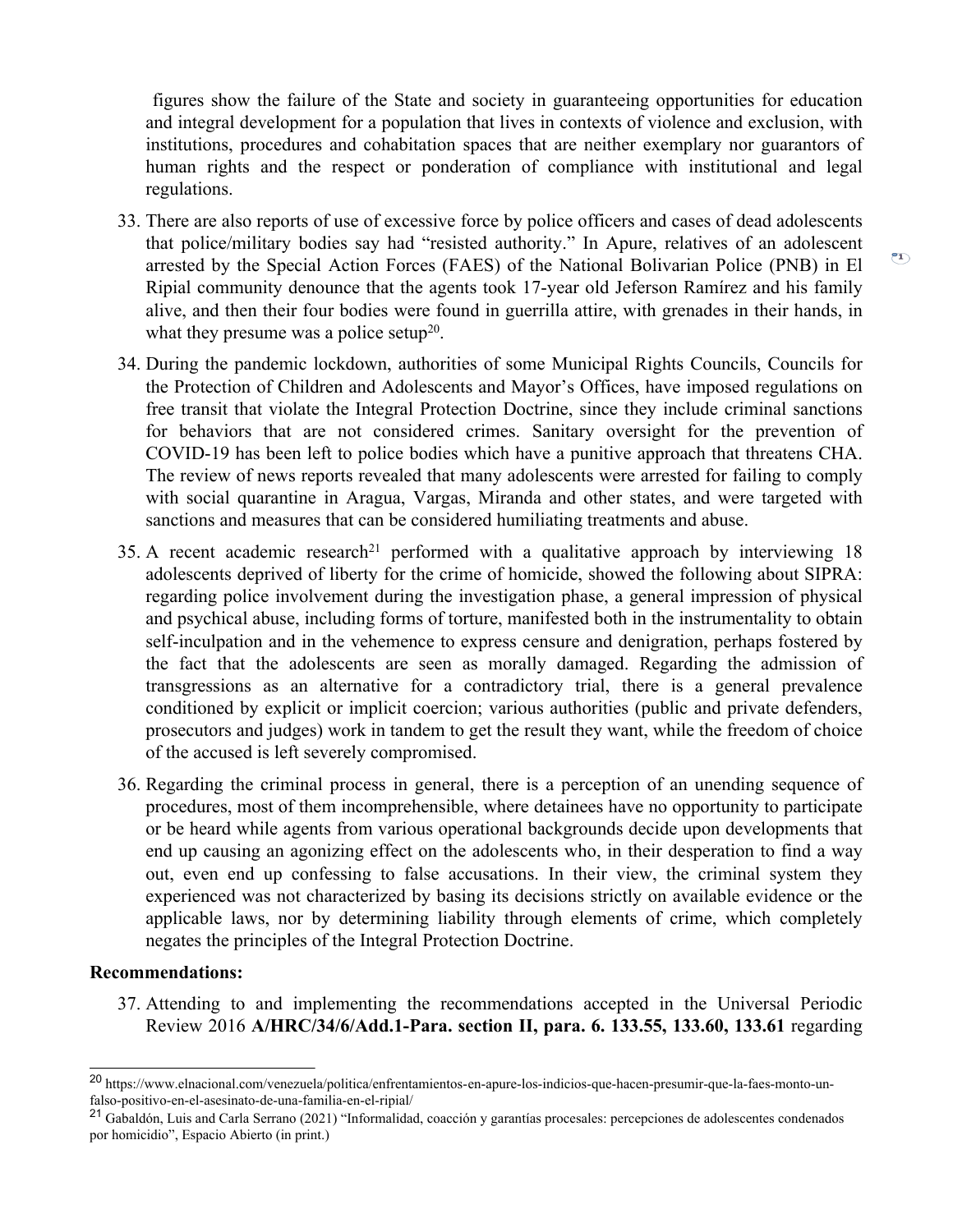the completion of the National Action Plan for children and adolescents, as well as the recommendation **A/HRC/34/6/Add.1-Para. section II, para. 6. 133.147** regarding the improvement of the rights protection system and the adoption of measures for the prevention of juvenile delinquency.

- 38. Attending to and implementing the recommendation accepted in the Universal Periodic Review 2016 **A/HRC/34/6/Add.1-Para. section II, para. 6. 133.127** regarding the use of <sup>a</sup> humane treatment in compliance with the minimum regulations and ensuring that conditions in all detention centers fulfill the international human rights regulations. Authorities are urged to discard the practices of the so-called "new penitentiary regime" in the specialized jurisdiction of adolescents in conflict with the law, which violate the Convention. The military model contradicts the observations made to the Venezuelan State by the Committee on the Rights of the Child (2014) which explicitly requested that the use of military training as par<sup>t</sup> of that kind of programs be prohibited $^{22}$ .
- 39. Promoting actions for an adequate social reinsertion through measures such as the reparation of the damage caused, community service or assisted liberty, accompanied by infrastructure in accordance with the current regulation for guarantees, respectful to human dignity and promoting the true transformation of adolescents who have committed punishable offences.
- 40. Complying with the principle of separating adults from adolescents in preventive detention centers and in all attention entities where detainees carry out their sentences.
- 41. Implementing <sup>a</sup> system of information that records, preserves and publishes data about the population being attended and indicators of the managemen<sup>t</sup> of institutions that belong to SIPRA, with disaggregation by age groups and geographic location, and with information that allows the review of rights regulations enshrined in the current legislation.
- 42. Urging the Ombudsman'<sup>s</sup> Office to fully comply with its attributions on the matter, to resume the publication of updated data and to propitiate its cooperation with the Prosecutor'<sup>s</sup> Office to guarantee that isolation and military drills are not used as mechanisms to modify the behavior of adolescents.
- 43. Prioritizing solutions for the situation of adolescents deprived of liberty in police stations at <sup>a</sup> national level for periods beyond lawful parameters.
- 44. Prosecuting police officers for contempt when they refuse to execute release warrants issued by the courts of the Republic, in the regrettable cases of adolescents treated as political prisoners.
- 45. Attending to and implementing the recommendations accepted in the Universal Periodic Review 2016 **A/HRC/34/6/Add.1-Para. section II, para. 6. 133.118, 133.119, 133.120 and 133.121**. Establishing the liabilities of acting officials for cruel, humiliating and degrading treatments against detained adolescents, as well as for keeping them isolated from their lawyers, relatives and representatives, with restrictions on food, rest and personal hygiene.
- 46. Implementing the recommendation accepted in the Universal Periodic Review 2016 **A/HRC/34/6/Add.1-Para. sección II, para. 6. 133.72** regarding the training of members of institutions and programs specialized in criminal justice for adolescents. Guaranteeing an appropriate selection to ensure the fulfillment of human rights regulations and updated approaches in inclusive education and in the psychology of human development.

 $\overline{P1}$ 

<sup>&</sup>lt;sup>22</sup> Office of the United Nations High Commissioner for Human Rights. Committee on the Rights of the Child. Final observations about the combined third and fifth periodic reports of the Bolivarian Republic of Venezuela. Paragraph 74. 2014